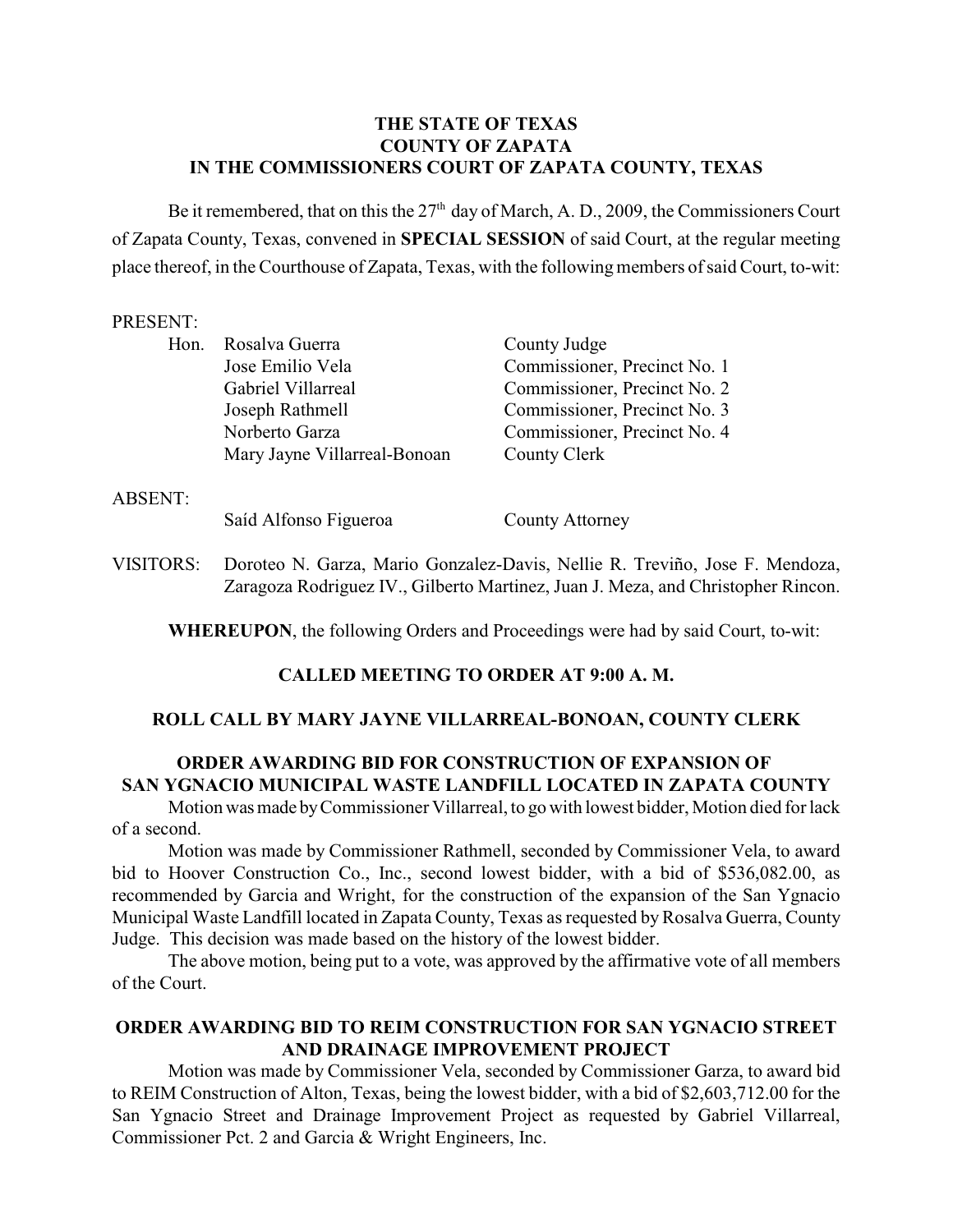The above motion, being put to a vote, was approved by the affirmative vote of all members of the Court.

#### **ORDER APPROVING CHANGE ORDER ON PRECINCT ONE PAVING PROJECT**

Motion was made byCommissioner Rathmell, seconded by Commissioner Vela, to approve change order on Precinct 1 Paving Project as requested by Manuel Gonzalez, Premier Engineering and Jose Emilio Vela, Commissioner Pct. 1.

The above motion, being put to a vote, was approved by the affirmative vote of all members of the Court.

## **ORDER AUTHORIZING NEGRETE AND KOLAR ARCHITECTS TO PREPARE SPECS AND DESIGN FOR PERIMETER FENCING, PARKING AREA AND LIGHTING LITTLE LEAGUE FIELD AT ROMEO T. FLORES PARK PROJECT**

Motion was made by Commissioner Vela, seconded by Commissioner Garza, to authorize Negrete and Kolar Architects to prepare specs and design for perimeter fencing, parking area and lighting for little league field at the Romeo T. Flores Park Project as requested by Andy Mata, Negrete & Kolar Architects and Jose Emilio Vela, Commissioner Pct. 1.

The above motion, being put to a vote, was approved by the affirmative vote of all members of the Court.

#### **COMMUNICATIONS**

Mike Chapa, with Zapata County Medical Group, provided Commissioners' Court with a written report for February 2009. He also provided the court with copies of bank statements showing transfers made by Dr. Sands to operational account. Mr. Chapa said that there was an internal debit of \$10,000. Mr. Chapa also stated that Dr. Sands is pressuring for more funds.

Mario Gonzalez-Davis, Project Coordinator, briefly reported on the museum project. He stated that the filling up of the museum area is almost completed. The patio and swimming pool need to be taken out. He suggested that the old building in the back be refinished. The project is going on schedule.

#### **ADJOURN**

Motion to adjourn was made by Commissioner Vela, seconded by Commissioner Villarreal, and being put to a vote, was approved by the affirmative vote of all members of the Court.